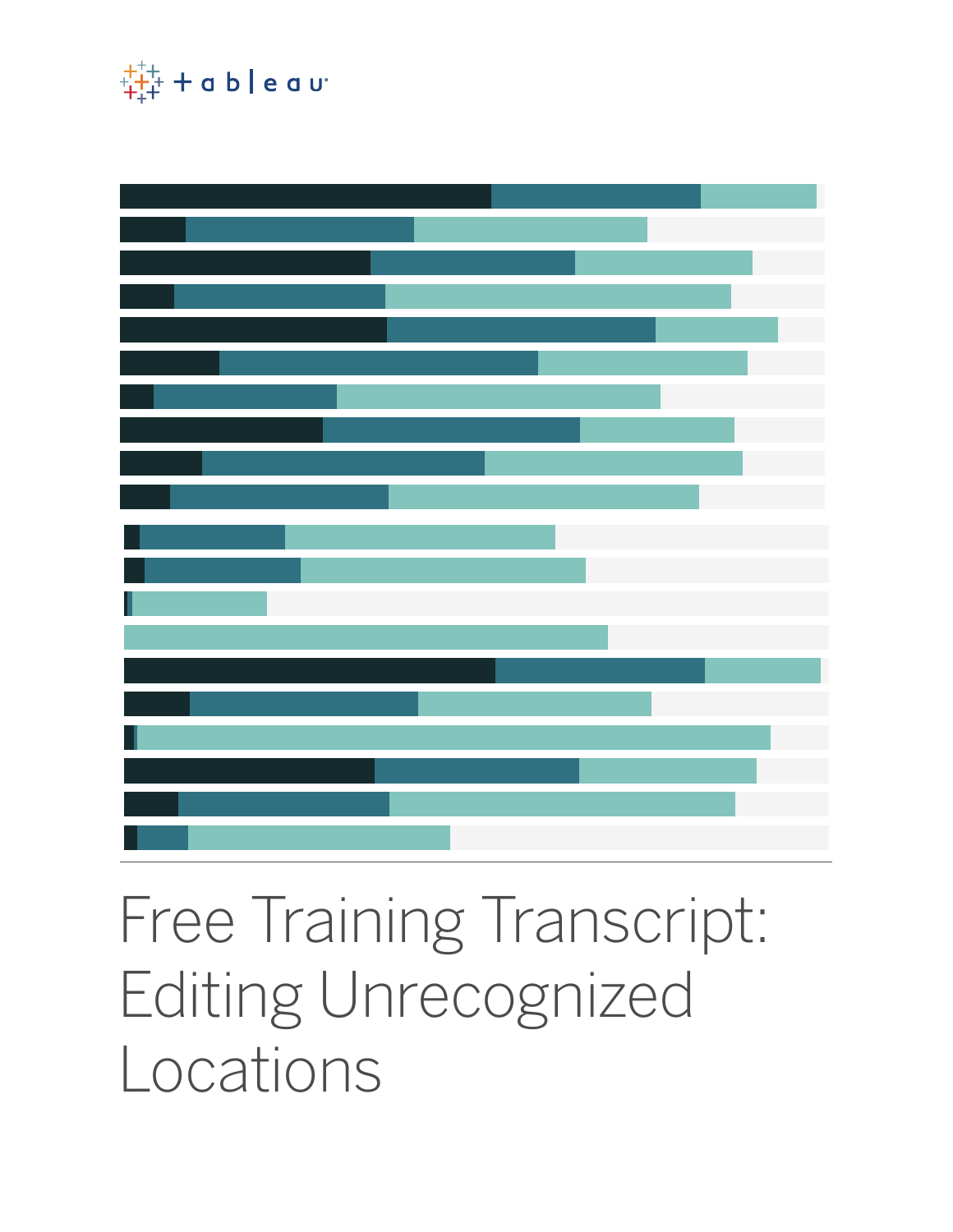Welcome to this mapping video on editing unrecognized locations. You can download the Exercises workbook to follow along in your own copy of Tableau.

## Ambiguous Geographic Data

By default, when we double click on a geographic field, Tableau will plot it on a map. In this data set, however, double clicking city, ends up with a lot of unknowns. That's because there are many cities which could be in one or more countries. For example, there's an Aberdeen in Scotland, Sierra Leone, South Africa… and that's just "S" countries.

To resolve this, we simply need to add State and Country to the view. It's as easy as bringing those fields to the level of detail shelf. If there is a hierarchy in the data pane, Tableau will automatically use the appropriate levels of the hierarchy to solve ambiguities.

Note: we only brought in State, but it automatically brought in country as well. Now the map has access to the additional information of State and Country as well as the City's name, and it can correctly map the Cities in their appropriate locations. As a takeaway, if there are ambiguous values such as multiple cities with the same name, try adding the next higher level of the geographic hierarchy to the map.

## Editing Locations

Sometimes, however, these unknown locations can be prompted because there's a misspelling or some other issue. Here we have 8 of unknowns. We could right click and hide the indicator, or, when we click on the indicator, we're presented with several options: Edit the locations, Filter the data, Or Show the data at a default position.

We don't want to ignore any cities where we may have data, so let's edit the locations. This dialog box is really powerful, let's work our way through it. The first option is Country – this can default to whatever the physical computer's country is – like mine at first, assuming all cities were in the US. If we don't want to bring our Country field to the Level of Detail shelf and we haven't built a hierarchy, an alternative is to come here and tell Tableau to take the Country for each city from a specific field. And we could do the same for state.

HH I